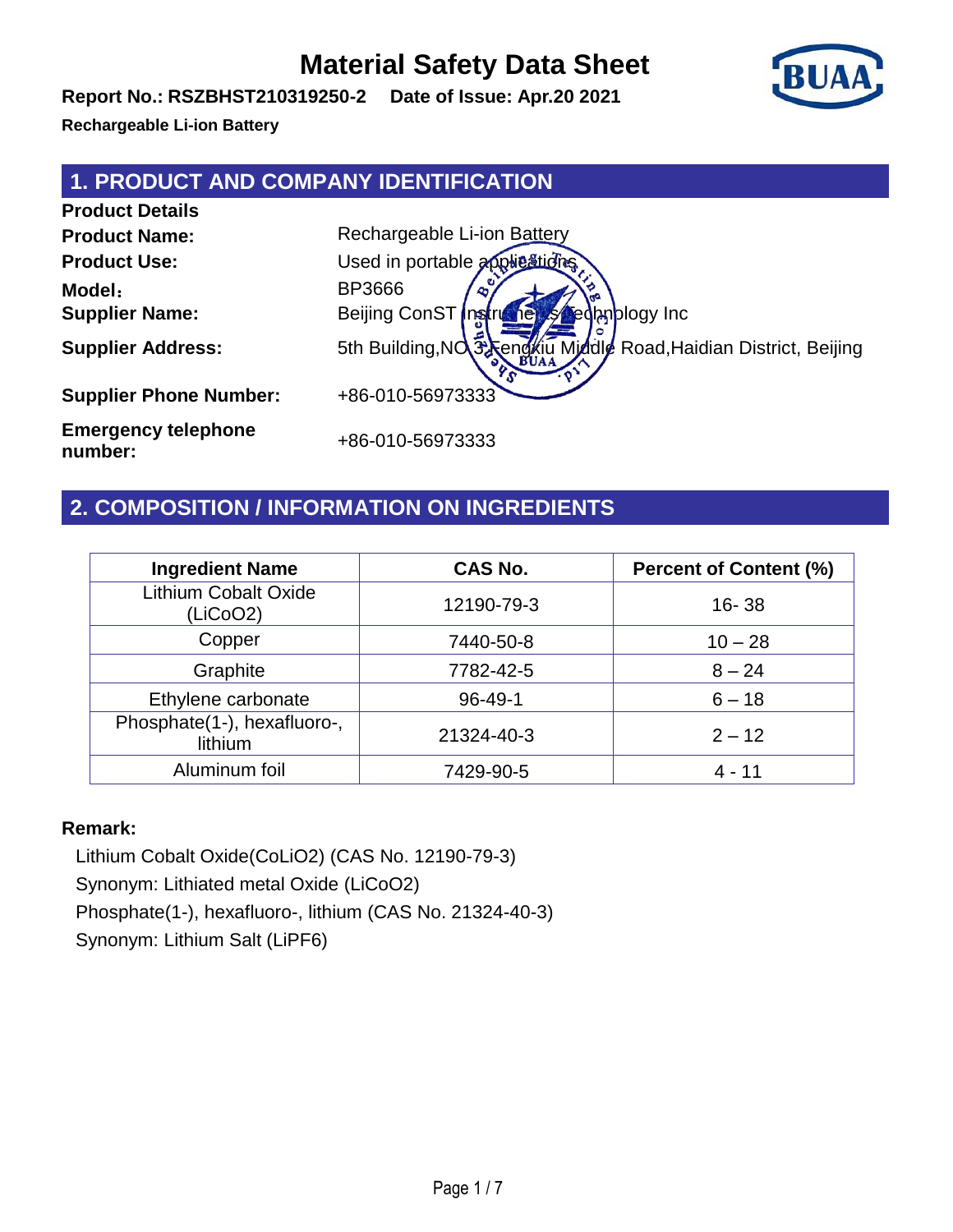**Report No.: RSZBHST210319250-2 Date of Issue: Apr.20 2021**

**Rechargeable Li-ion Battery**

## **3. HAZARDS IDENTIFICATION**



**Hazard description:** Harmful! Do not short circuit, recharge, puncture, incinerate, crush, immerse, force discharge or expose to temperatures above the declared operating temperature range of the product. Risk of fire or explosion.

Under normal conditions of use, the electrode materials and liquid electrolyte they contain are not exposed to the outside, provided the battery integrity is maintained and seals remain intact. Risk of exposure only in case of abuse (mechanical, thermal, electrical) which leads to the activation of safety valves and/or the rupture of the battery containers. Electrolyte leakage, electrode materials reaction with moisture/water or battery vent/explosion/fire may follow, depending upon the circumstances.

| <b>4. FIRST-AID MEASURES</b> |                                                                                                                                                                                         |  |
|------------------------------|-----------------------------------------------------------------------------------------------------------------------------------------------------------------------------------------|--|
| Eyes:                        | Irrigate thoroughly with water for at least 15 minutes. Obtain medical<br>attention.                                                                                                    |  |
| Skin:                        | Wash off skin thoroughly with water. Remove contaminated clothing<br>and wash before reuse. In severe cases obtain medical attention.                                                   |  |
| Inhalation:                  | Remove from exposure, rest and keep warm. In severe cases obtain<br>medical attention.                                                                                                  |  |
| Ingestion:                   | Wash out mouth thoroughly with water and give plenty of water to drink.<br>Obtain medical attention.                                                                                    |  |
| <b>Further treatment:</b>    | All cases of eye contamination, persistent skin irritation and casualties<br>who have swallowed this substance or been affected by breathing its<br>vapours should be seen by a Doctor. |  |

| <b>5. FIRE-FIGHTING MEASURES</b> |                                                                          |  |
|----------------------------------|--------------------------------------------------------------------------|--|
| <b>Hazardous Combustion</b>      | When burned, hazardous products of combustion including fume of          |  |
| <b>Products:</b>                 | carbon monoxide and carbon dioxide can occur.                            |  |
| <b>Extinguishing Media:</b>      | Water, carbon dioxide, dry chemical or foam.                             |  |
| <b>Basic Fire Fighting</b>       | Wear NIOSH/MSHA approved positive pressure self-contained                |  |
| <b>Procedures:</b>               | breathing apparatus and protective clothing to prevent contact with skin |  |
|                                  | and eyes.                                                                |  |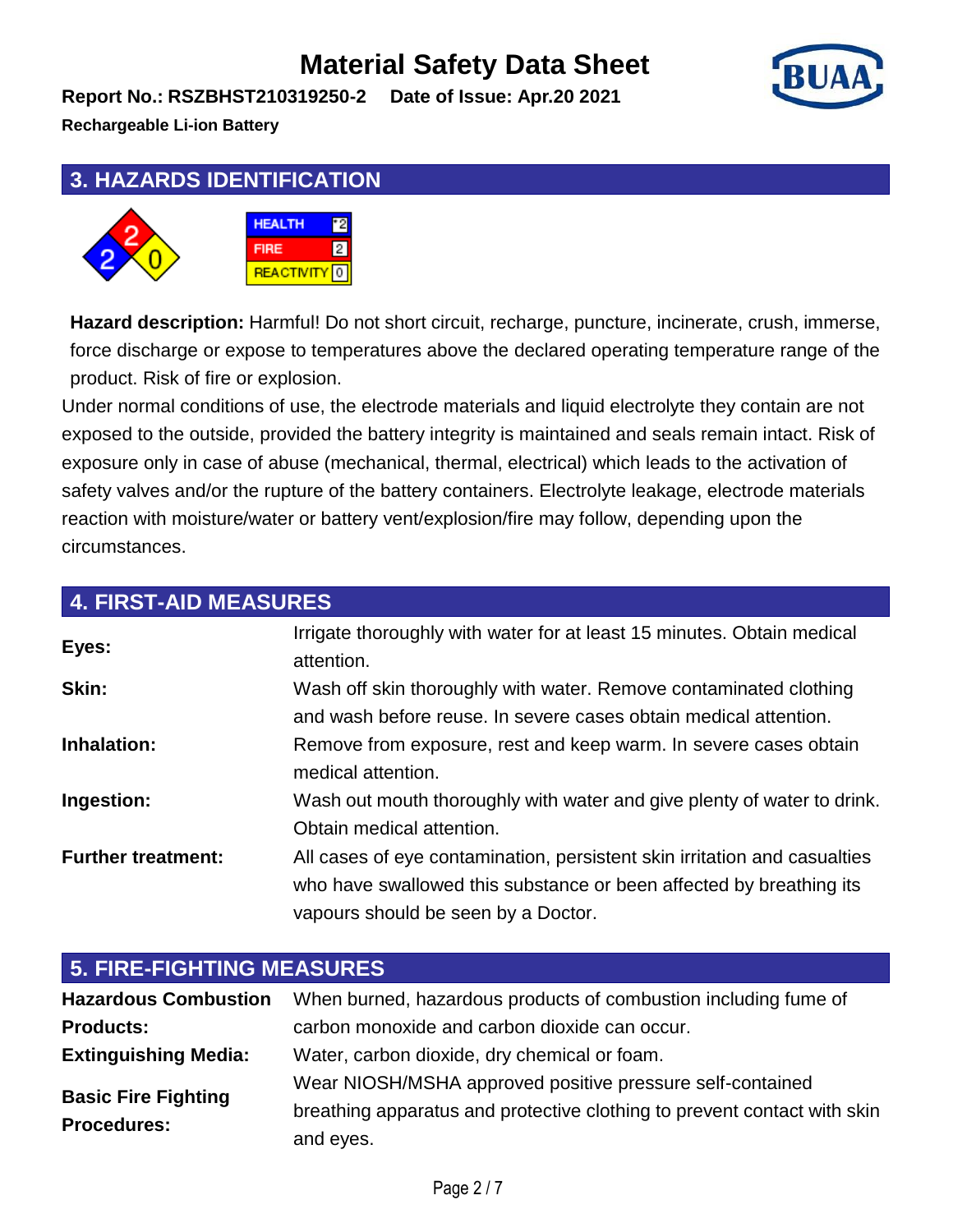#### Avoid skin or eye contact steam. **Waste treatment:** The battery Should discharge completely, the waste batteries will be turned over in the relevant sector, and all waste must refer to the United Nations, national, local regulations for disposal. Reference to national or federal Environmental Protection Agency EPA.

the steam dissipated. Adequate ventilation.

Wipe with a cloth and placed in steel drums into the bag inside.

If the battery is hot, away from the scene firstly, cool the battery, so that

## **7. HANDLING AND STORAGE**

Prohibit mechanical or electrical damage battery.

**6. ACCIDENTAL RELEASE MEASURES**

Stored in a dry, cool and ventilated environment, to avoid temperature changes or high temperature.

Keep away from heat, avoid prolonged sun exposure.

Against short circuit, overcharge, forced discharge, or in a fire.

Battery disassembly, crush, fire or high temperatures can cause fire or explosion, prohibit short-circuit or error operation.

#### **8. EXPOSURE CONTROLS / PERSONAL PROTECTION**

**Respiratory protection:** If the battery leaks, the need for full ventilation. **Hand Protection:** Under normal use, do not. **Personal Protection:** Under normal use, do not. **Other protection:** Under normal use, do not. **If the battery leaks, must wear the following protection products.**

# **Material Safety Data Sheet**

Accidental: If the battery breakage and electrolyte leakage, evacuate personnel

until the smoke cleared.

**Report No.: RSZBHST210319250-2 Date of Issue: Apr.20 2021**

**Rechargeable Li-ion Battery**

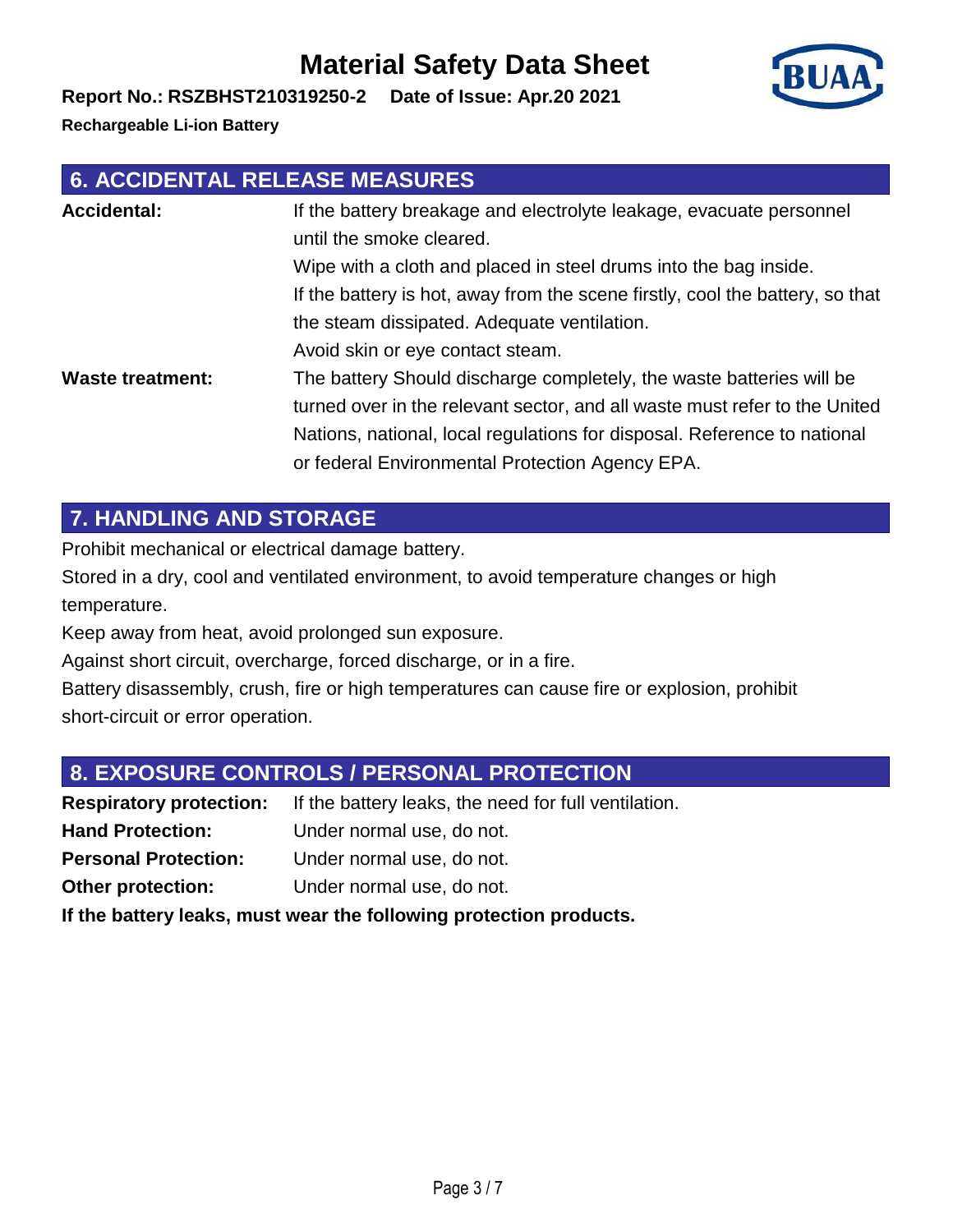

#### **Report No.: RSZBHST210319250-2 Date of Issue: Apr.20 2021**

#### **Rechargeable Li-ion Battery**

| <b>Respiratory</b><br>protection | In all fire situations, use self-contained breathing<br>apparatus. |
|----------------------------------|--------------------------------------------------------------------|
| <b>Hand</b><br>protection        | In the event of leakage wear gloves.                               |
| <b>Eye</b><br>protection         | Safety glasses are recommended during handling.                    |
| <b>Other</b>                     | In the event of leakage, wear chemical apron.                      |

| 9. PHYSICAL AND CHEMICAL PROPERTIES |                    |  |
|-------------------------------------|--------------------|--|
| <b>Nominal Voltage:</b>             | 3.6V               |  |
| <b>Capacity:</b>                    | 6600mAh            |  |
| <b>Watt-hour:</b>                   | 23.76Wh            |  |
| <b>Appearance characters: Black</b> |                    |  |
| Size:                               | 71.4mm×47.5mm×19.8 |  |

## **10. STABILITY AND REACTIVITY**

Product is stable under conditions described in Section 7.

Hazardous reactions may occur under some specific conditions.

| <b>Conditions to avoid:</b> | When a battery cell is exposed to an external short-circuit, crushes,                         |
|-----------------------------|-----------------------------------------------------------------------------------------------|
|                             | modification, high temperature above 100 degree C, it will be the cause                       |
|                             | of heat generation and ignition. Avoid to be exposed to direct sunlight<br>and high humidity. |
| <b>Materials to avoid:</b>  | Conductive materials, water, seawater, strong oxidizers and strong<br>acids.                  |
| <b>Hazardous</b>            |                                                                                               |
| decomposition<br>products:  | Acrid or harmful gas is emitted during fire.                                                  |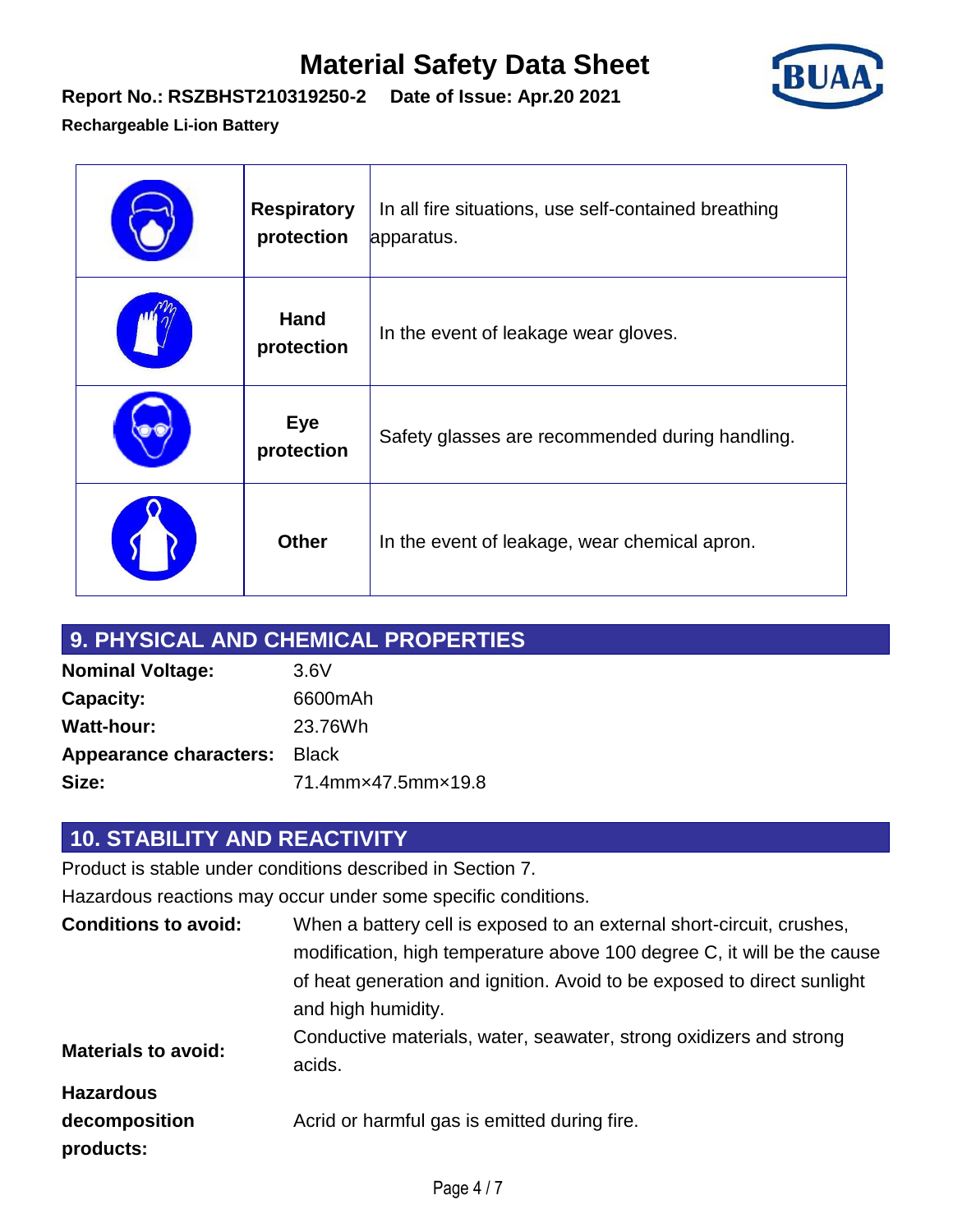**Rechargeable Li-ion Battery**

## **11. TOXICOLOGICAL INFORMATION**

**Report No.: RSZBHST210319250-2 Date of Issue: Apr.20 2021**

| <b>Primary irritant effect:</b> | None, unless battery ruptures. In the event of exposure to internal<br>contents, corrosive fumes will be very irritating to skin, eyes and<br>mucous membranes. Overexposure can cause symptoms of<br>non-fibrotic lung injury and membrane irritation. |
|---------------------------------|---------------------------------------------------------------------------------------------------------------------------------------------------------------------------------------------------------------------------------------------------------|
| Inhalation:                     | Lung irritant.                                                                                                                                                                                                                                          |
| <b>Skin contact:</b>            | Skin irritant                                                                                                                                                                                                                                           |
| Eye contact:                    | Eye irritant.                                                                                                                                                                                                                                           |
| Ingestion:                      | Tissue damage to throat and gastro-respiratory tract if swallowed.                                                                                                                                                                                      |
| <b>Medical conditions</b>       |                                                                                                                                                                                                                                                         |
| generally aggravated by         | In the event of exposure to internal contents, eczema, skin allergies,                                                                                                                                                                                  |
| exposure:                       | lung injuries, asthma and other respiratory disorders may occur.                                                                                                                                                                                        |

## **12. ECOLOGICAL INFORMATION**

**Environmental Impact:** Proper use and disposal of the battery will not harm the environment. Dispose of the battery, away from water, rain and snow.

## **13. DISPOSAL CONSIDERATIONS**

Do not incinerate, or subject cells to temperatures in excess of 100℃. Such abuse can result in loss of seal, leakage, and/or cell explosion.

Waste disposal must be in accordance with the applicable regulations. Disposal of the lithium ion battery cells should be performed by permitted, professional disposal page: firms knowledgeable in state or local requirements of hazardous waste treatment and hazardous waste transportation. Incineration should never be performed by battery but users, eventually by trained professional in authorized facility with proper gas and fume treatment.

Deserted batteries could not be treated as ordinary trash. could not be thrown into fire or placed in high temperature. could not be dissected, pierced , crushed or treated similarly. Best way is recycling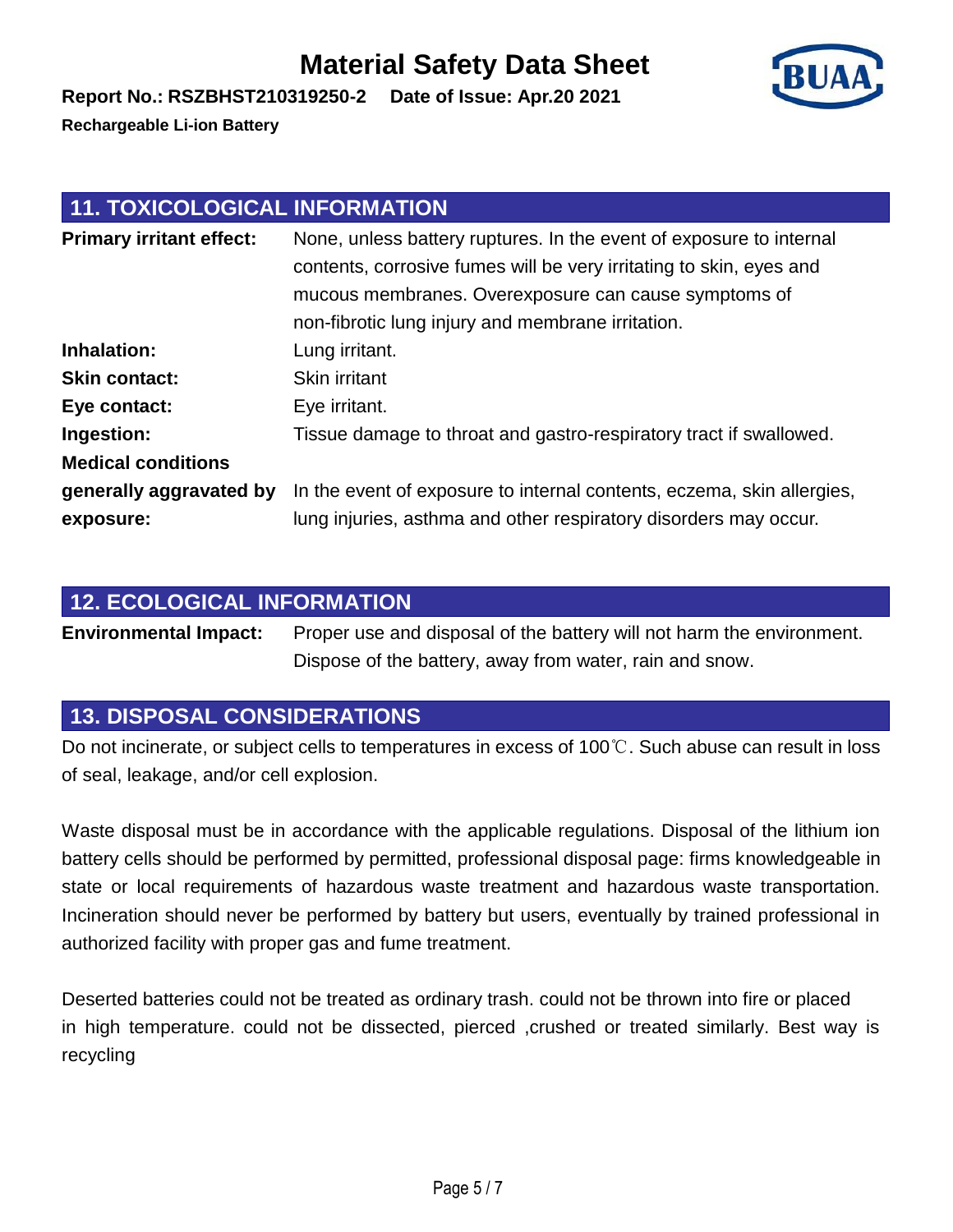**Report No.: RSZBHST210319250-2 Date of Issue: Apr.20 2021 Rechargeable Li-ion Battery**

#### **14. TRANSPORT INFORMATION**

According to PACKING INSTRUCTION 965 Section IB of IATA DGR 62<sup>nd</sup> Edition for transportation, the special provision 188 of IMDG (inc Amdt 39-18). The batteries should be securely packed and protected against short-circuits. Examine whether the package of the containers are integrate and tighten closed before transport. Take in a cargo of them without falling, dropping, and breakage. Prevent collapse of cargo piles. The equipment installed with the Cell and battery must be fixed in the outer package to avoid movement and to prevent accidental start during transportation; When multiple devices are packed in one package, the device must be protected from contact with other devices after packaging to avoid damage Take in a cargo of them without falling, dropping, and breakage. Prevent collapse of cargo piles. Don't put the goods together with oxidizer and chief food chemicals. The transport vehicle and ship must be cleaned and sterilized otherwise it is not allowed to assemble articles. During transport, the vehicle should prevent exposure, rain and high temperature. For stopovers, the vehicle should be away from fire and heat sources. When transported by sea, the assemble place should keep away from bedroom and kitchen, and isolated from the engine room, power and fire source. Under the condition of Road Transportation, the driver should drive in accordance with regulated route, don't stop over in the residential area and congested area. Forbid to use wooden, cement for bulk transport.

| (a) UN number                       | UN3480, UN3481                                      |
|-------------------------------------|-----------------------------------------------------|
| (b) UN Proper shipping name         | UN3480 LITHIUM ION BATTERIES (including lithium ion |
|                                     | polymer batteries)                                  |
|                                     | UN3481 LITHIUM ION BATTERIES CONTAINED IN           |
|                                     | EQUIPMENT (including lithium ion polymer batteries) |
|                                     | UN3481 LITHIUM ION BATTERIES packed with            |
|                                     | equipment (including lithium ion polymer batteries) |
| (c) Transport hazard class(es)      | Class 9                                             |
| (d) Packing group (if applicable)   | <b>Section IB</b>                                   |
| (e) Marine pollutant (Yes/No)       | No.                                                 |
| (f) Transport in bulk (according to | No information available.                           |
| Annex II of MARPOL 73/78 and the    |                                                     |
| <b>IBC Code)</b>                    |                                                     |
| (g) Special precautions             | No information available.                           |
| Transport fashion:                  | By air, by sea, by railway, by road.                |

#### **15. REGULATORY INFORMATION**

《Dangerous Goods Regulation》

《Recommendations on the Transport of Dangerous Goods Model Regulations》